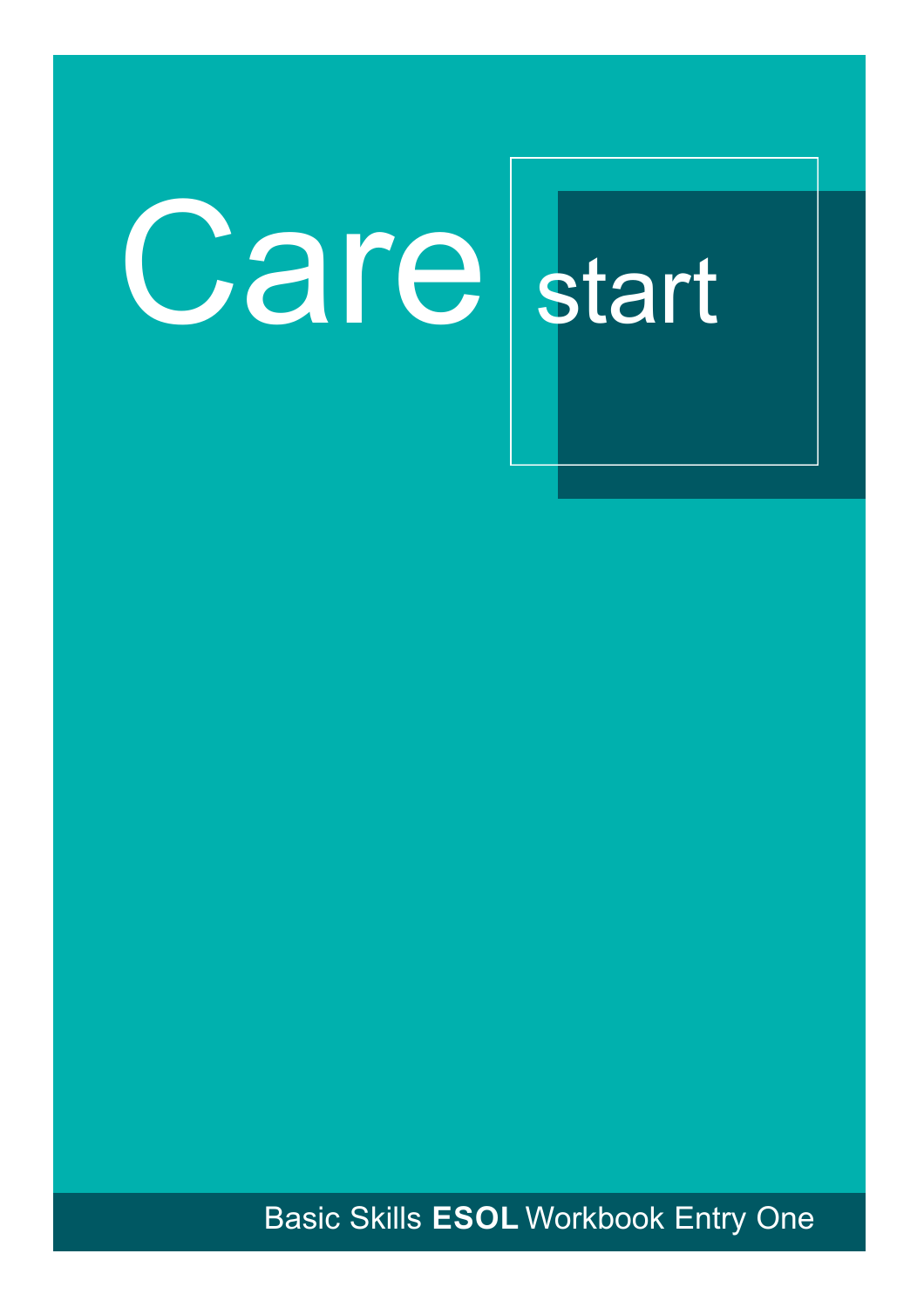#### **Index**





**Task 8** Criteria Rt/E1.1, E1.2 RwE1.1, Rt/E1.1 Telling the Time



**Task 9** Criteria Wt/E1.1, Ws/E1.1 E1.2, E1.3 Sentence Structure and Grammar

**P17**

**Task 10** Criteria Rw/E1.1, E1.2 Recognising Signs and Symbols



**Task 11** Tutor Only Listening to Information



**Task 11** Student Only Criteria Lr/E1.1, E1.2 Listening to Information



**Task 12** Tutor Only Criteria Lr/E1.3, E1.4 Sc/E1.3, E1.4 Listening and Speaking



**Task 13** Criteria Sc/E1.1, E1.2, Sd/E1.1, Lr/E1.5 Roleplay and Discussion



ESOL Criteria List for Entry One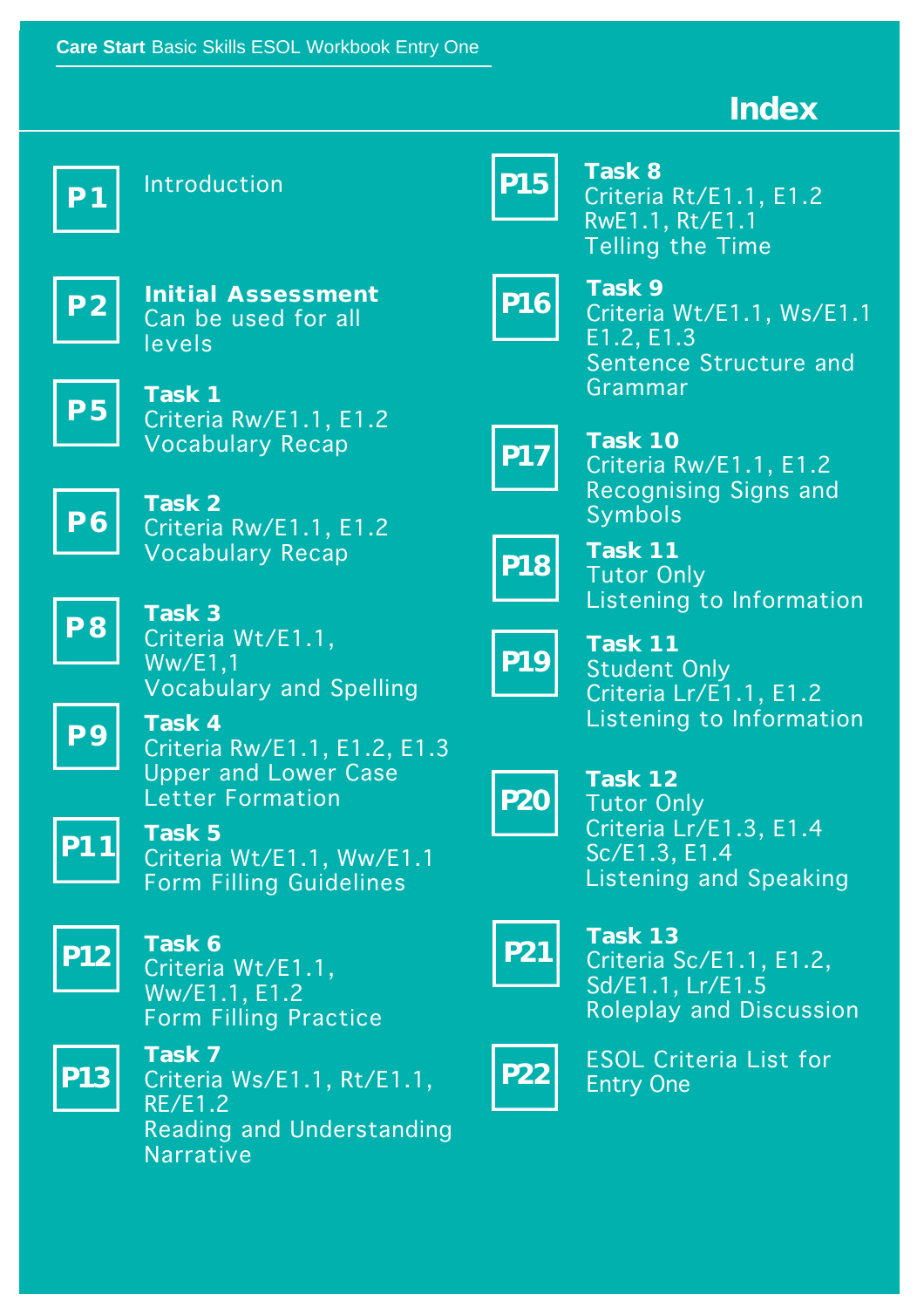#### Introduction - Entry One

#### Care Sector English Language Training Materials

These learning materials were developed during the 'Care Start' project - delivering English language training to the care sector. Trainers and ESOL specialists involved with the project refined the teaching techniques through their experiences with the programme and this experience has been distilled into this series of easy-touse workbooks. The workbooks have proven success in delivering the ESOL curriculum while also providing employees sectorspecific learning materials.

This Entry 1 workbook is one of a set of four covering the ESOL curriculum. Examples of Entry 2, 3 and Level 1 can also be seen on our website www.mertoncove.org.uk.

These workbooks are designed as work materials for tutors with students in a classroom setting. The materials can also be used to assess the students' learning and demonstrate achievement of specific ESOL/Basic Skills criteria to support a student's portfolio.

Each workbook covers all of the ESOL criteria at that level, and each worksheet is mapped to the ESOL curriculum. This is indicated in the box at the end of each task sheet where both tutor and student can sign and date when the criteria have been achieved. There is also a space for comments where the tutor can record feedback to the student.

Students taking the Entry 1 City & Guilds 3792 Certificate in Adult Literacy can use the materials to portfolio build, along with the City & Guilds Task.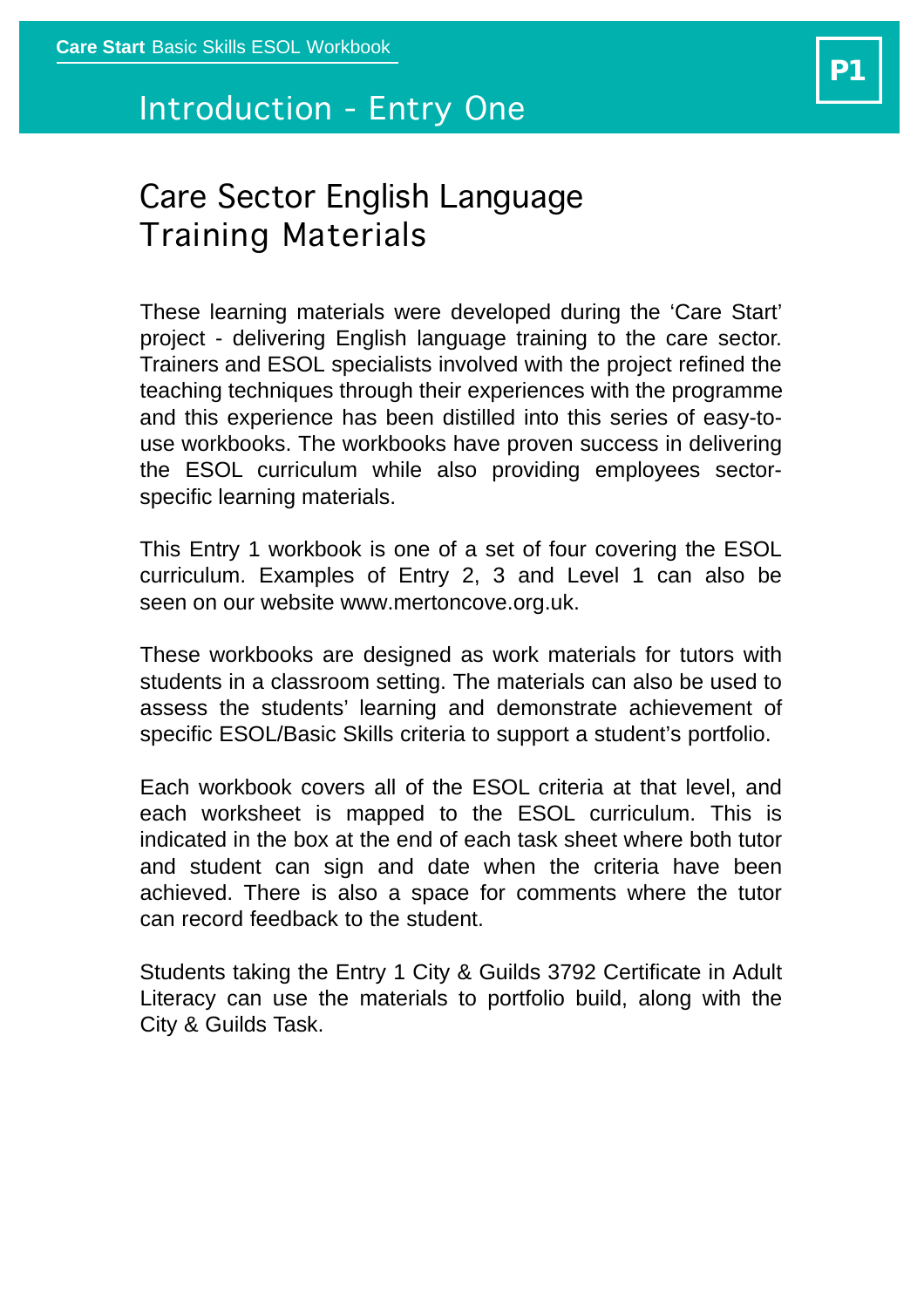#### Initial Assessment

Speaking and Listening

Listen to your tutor read the following words and circle the appropriate word or picture:



Answer the following questions that your tutor asks:

• What is your surname? • Where are you from? • What is your date of birth? • Do you have any children?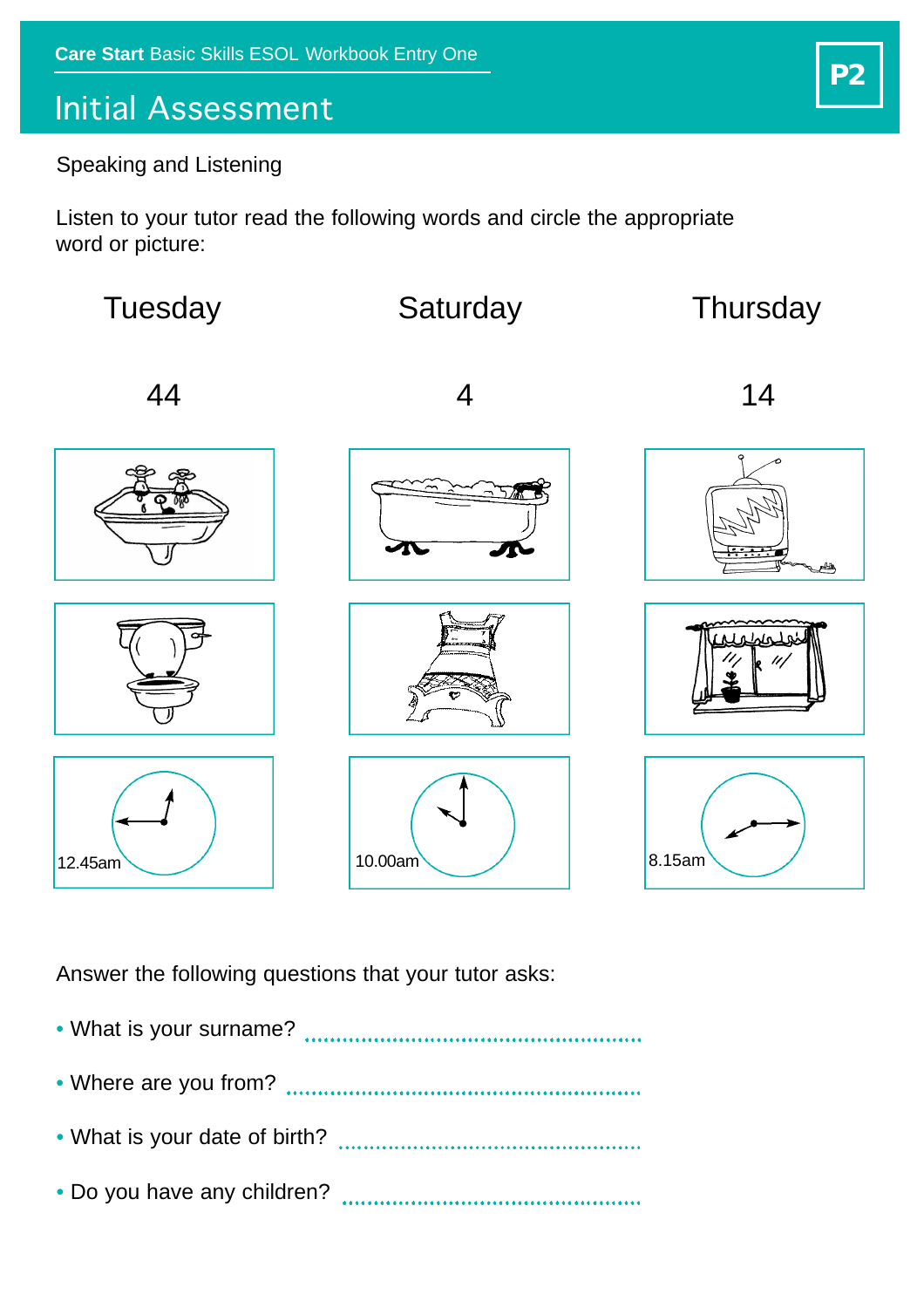**Care Start** Basic Skills ESOL Workbook Entry One

#### Initial Assessment

Read the note below that your supervisor has written:

Jose, please visit Mr Wilson in room 8. Please ask him if he would like cereal or toast for breakfast. Also ask him if he would like tea or coffee. Then open his curtains and his window. Thank you.

Find the words below in the note above and underline them:

| cereal | room | breakfast |
|--------|------|-----------|
|        |      |           |

toast tea curtains

Choose the correct answer to the statements below:

Jose will visit room 10. true/false

Jose needs to open the window. true/false

Jose should ask Mr Wilson if he wants water or orange juice. true/false

Match the symbols with the correct words using arrows.

**School** 



Flammable

Disabled



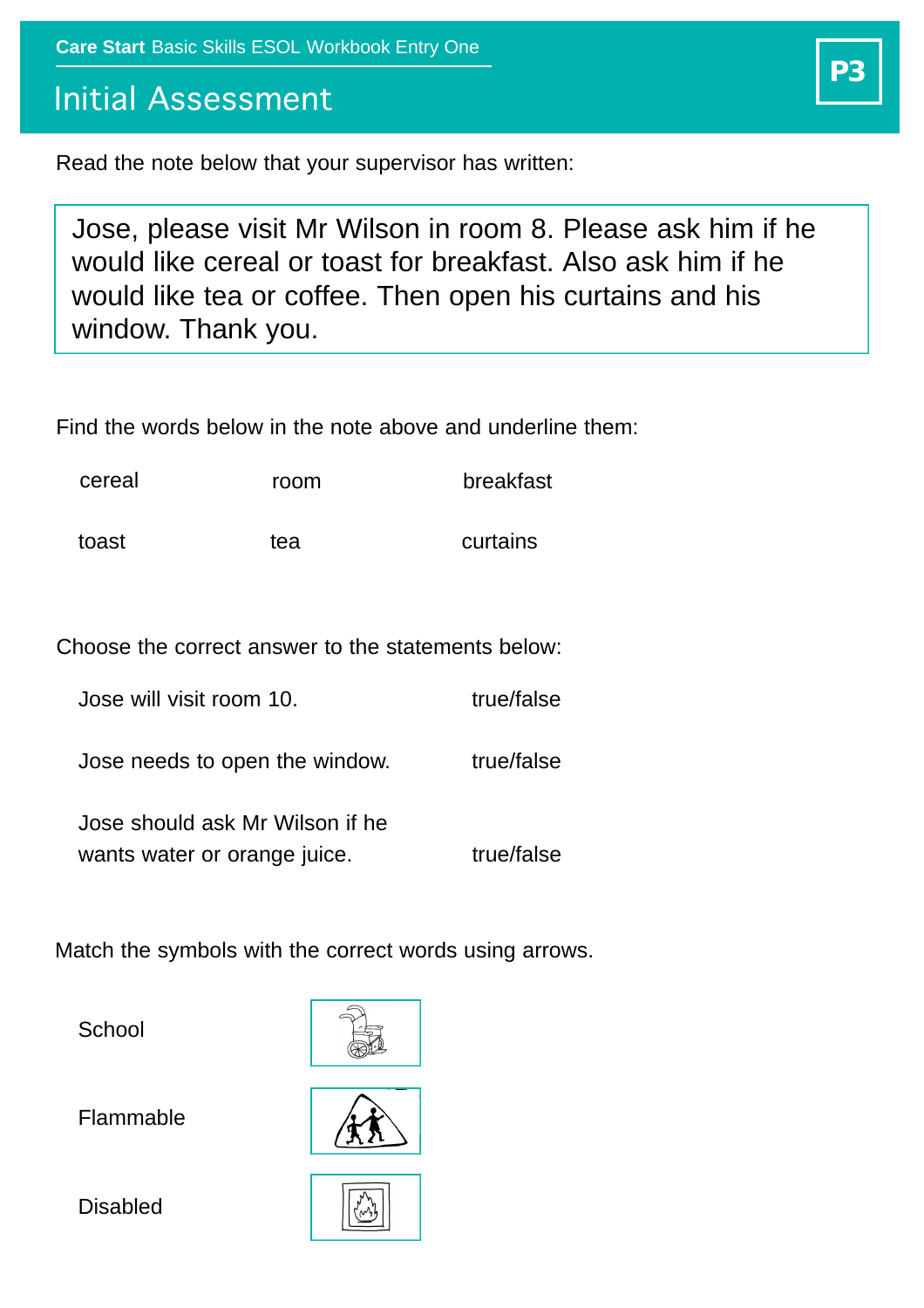#### Initial Assessment

Fill in the form below with your details using capital letters:

Write about yourself in the space below. You could write about your family, your interests, your country or your job.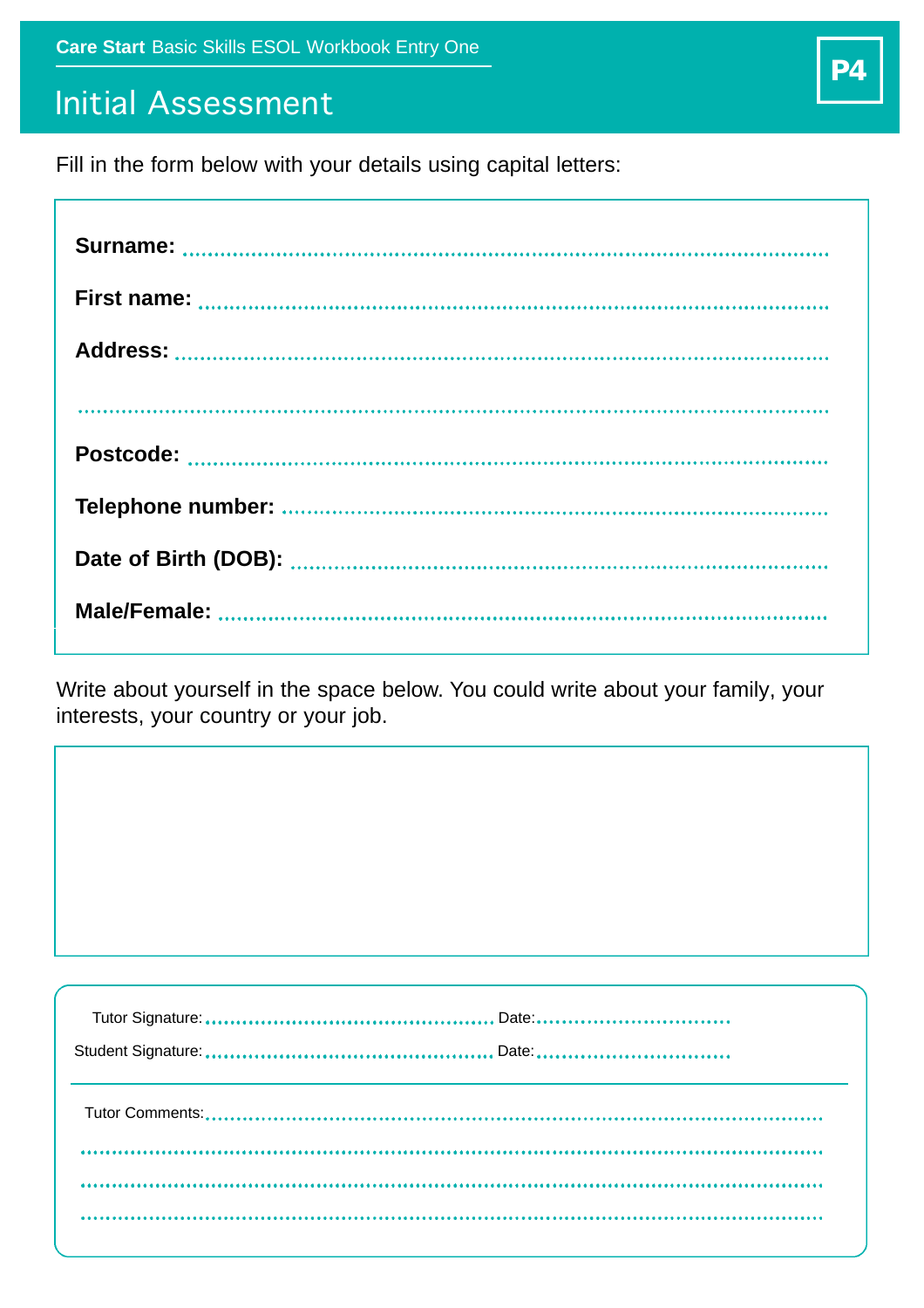Write the words under the correct picture below:



**P5**

Read out the words aloud to your tutor.

. . . . . . . . . .

| Achieved Rw/E1.1 | Rw/E1.2 |
|------------------|---------|
|                  |         |
|                  |         |
|                  |         |
|                  |         |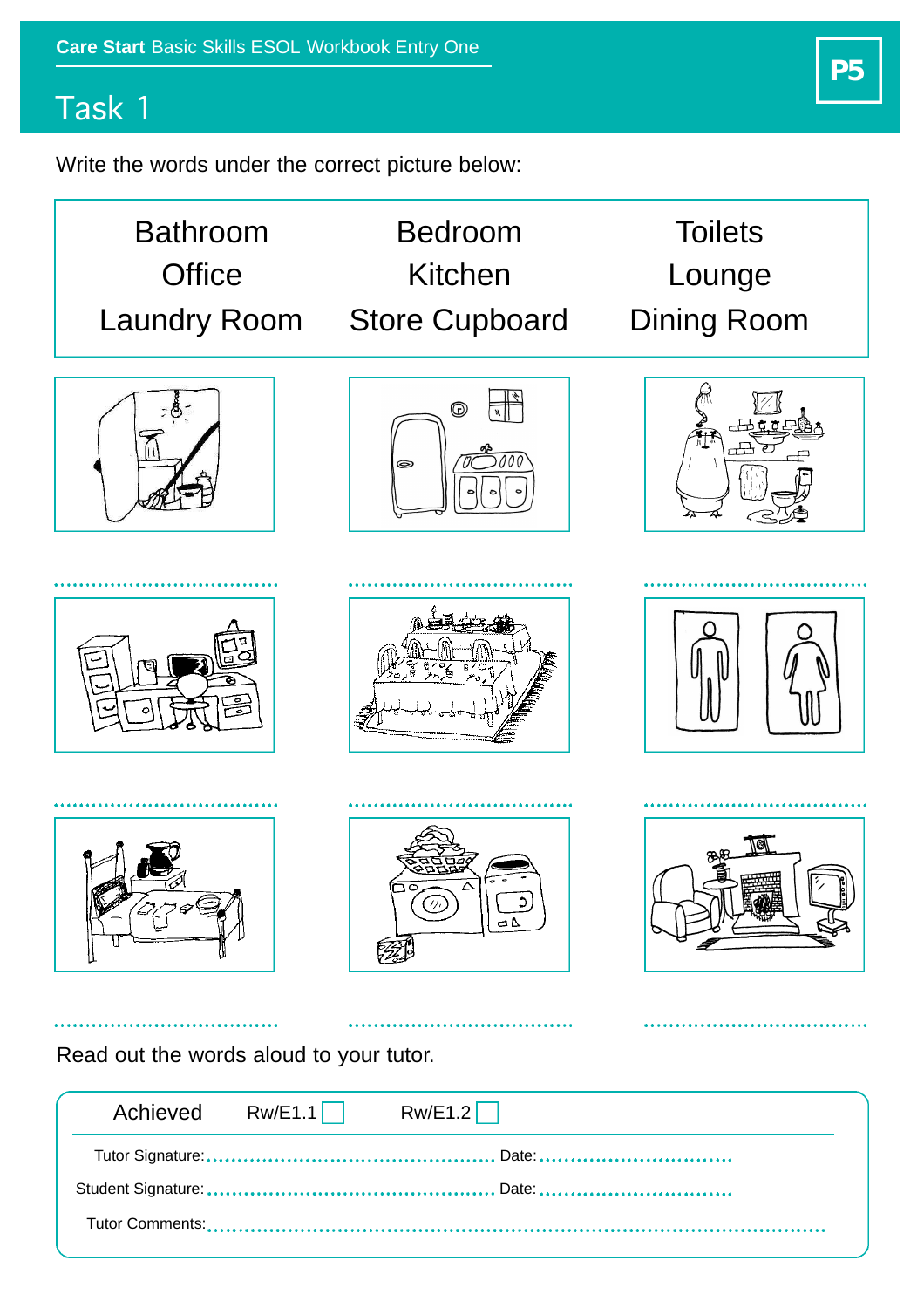

Can you write the correct word below each picture?

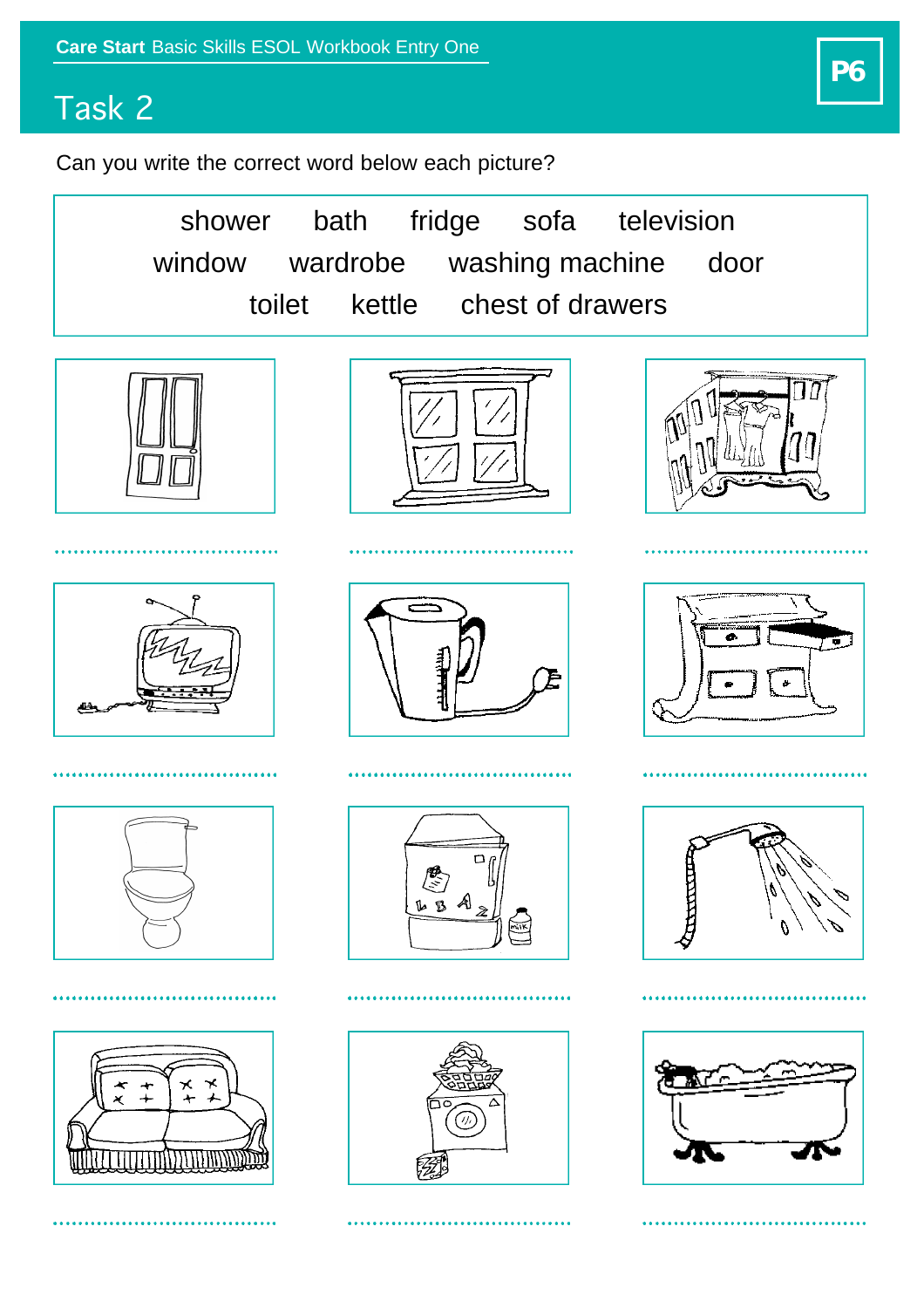Can you decide where you might find each item?

Write the correct word under the appropriate heading. The first one has been done to help you.

|                                      | shower bath fridge sofa television |  |  |
|--------------------------------------|------------------------------------|--|--|
| window wardrobe washing machine door |                                    |  |  |
|                                      | toilet kettle chest of drawers     |  |  |

| Kitchen | <b>Bathroom</b> | Bedroom | Lounge |
|---------|-----------------|---------|--------|
|         | shower          |         |        |
|         |                 |         |        |
|         |                 |         |        |
|         |                 |         |        |
|         |                 |         |        |
|         |                 |         |        |
|         |                 |         |        |

| Achieved Rw/E1.1   Rw/E1.2 |  |
|----------------------------|--|
|                            |  |
|                            |  |
|                            |  |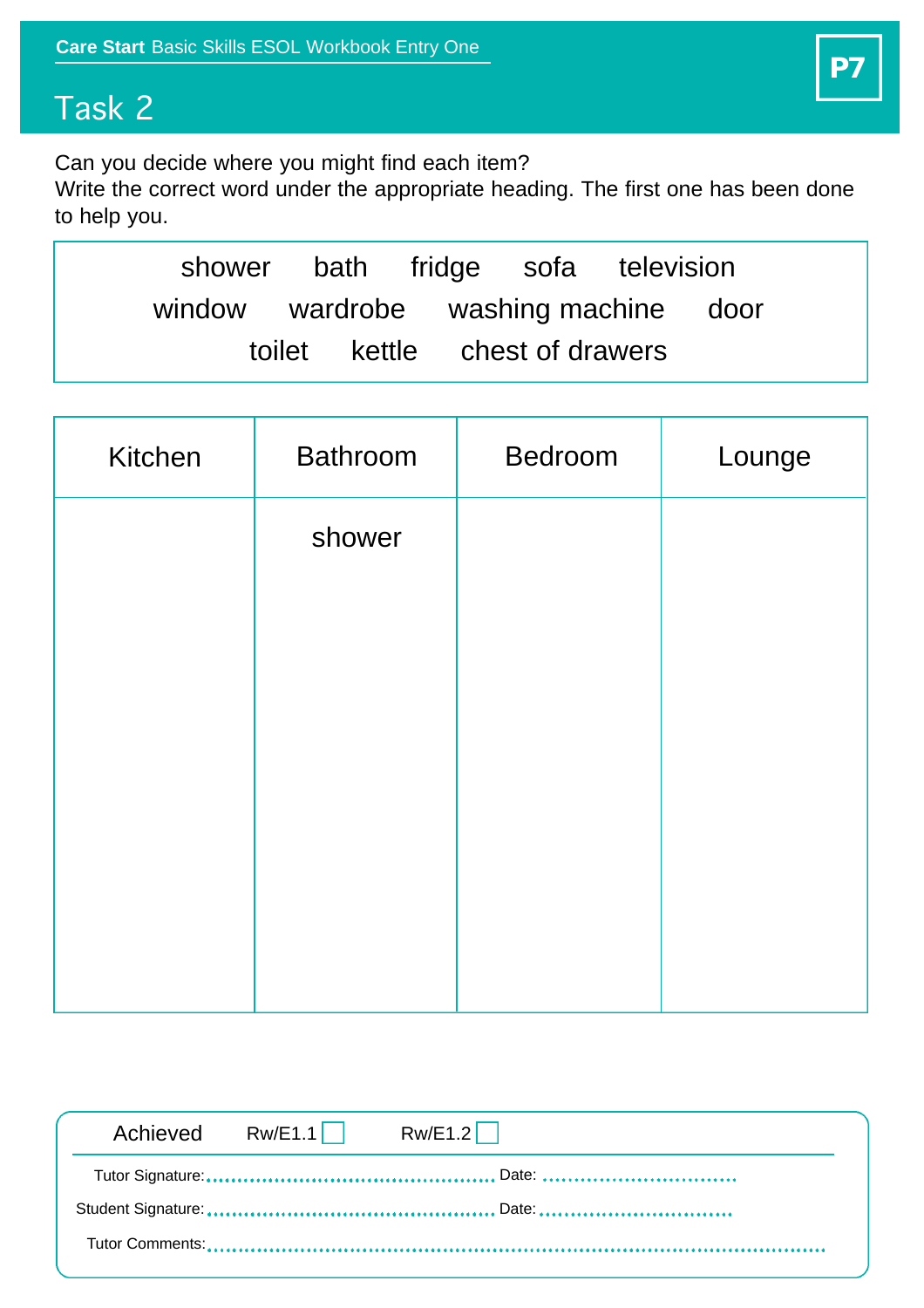Below is some equipment that you may find in the kitchen, but the letters are in the wrong order. Can you rearrange the letters to make the correct words? Then draw a line from the word to the picture of that object.

| sikn<br>.  |  |  |
|------------|--|--|
| ifkne<br>. |  |  |
| sagls<br>. |  |  |
| rfko<br>.  |  |  |
|            |  |  |
| onops<br>. |  |  |
| upc        |  |  |

Below are some things that you may find in the bathroom, but the letters are in the wrong order. Can you rearrange the letters to make the correct words? Then draw a line from the word to the picture of that object.

| atp<br>.           |                    |  |
|--------------------|--------------------|--|
| romirr<br>.        | - 11               |  |
| sfelh<br>.         |                    |  |
| tam                |                    |  |
|                    |                    |  |
| Achieved           | Rw/E1.1<br>RW/E1.2 |  |
| Tutor Signature:.  | Date:<br>          |  |
| Student Signature: | Date:<br>          |  |

Tutor Comments: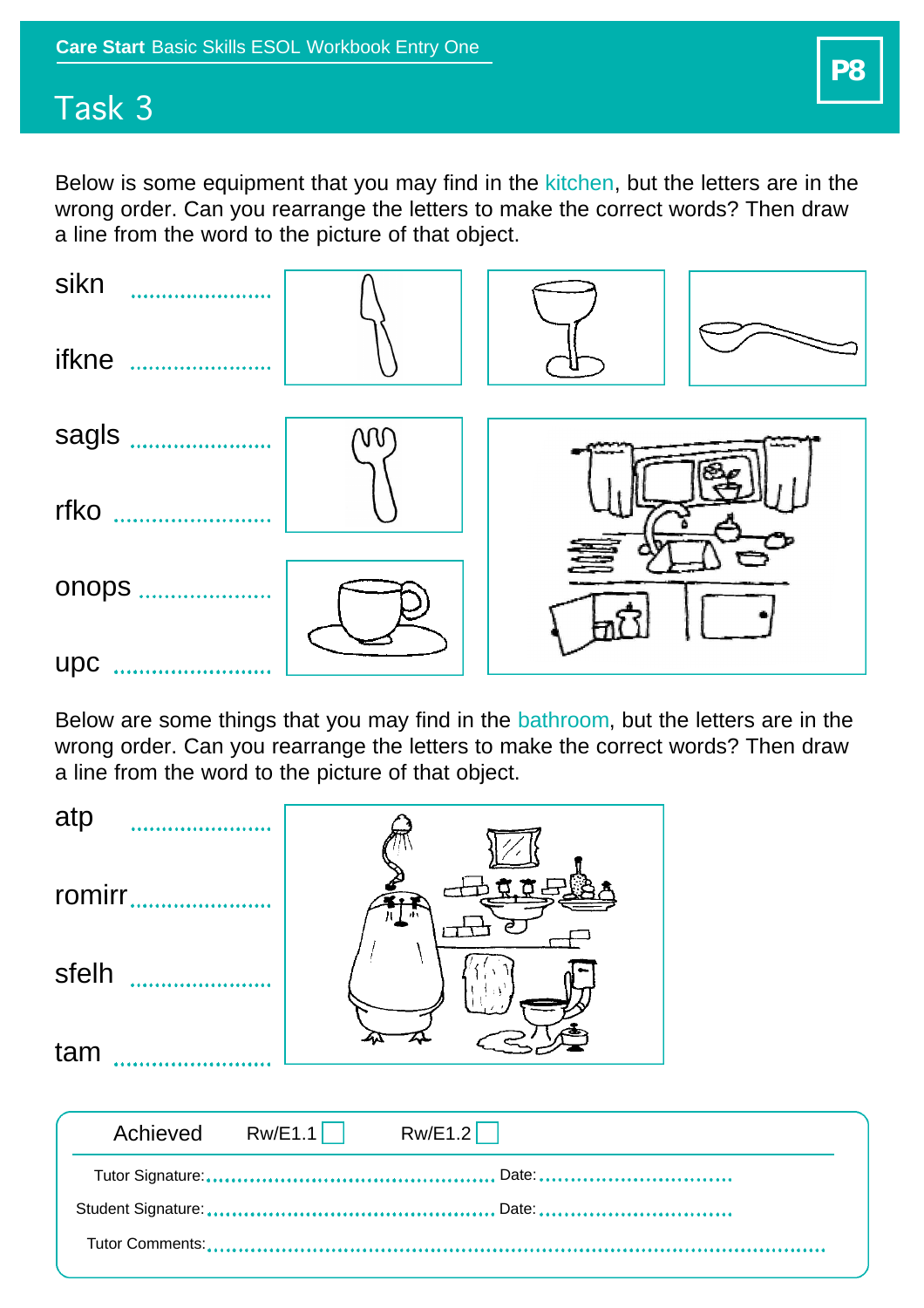Read the alphabet aloud to your tutor:

| a      | $\mathsf b$ | $\mathbf C$ | A B C D E F G<br>d e   |                |        | f ghi            | $H \cup I$ |
|--------|-------------|-------------|------------------------|----------------|--------|------------------|------------|
|        |             |             | J K L M N<br>jk Imno   | $\overline{O}$ | P<br>p | $\mathsf Q$<br>q | R          |
| S<br>S |             |             | TUVWXYZ<br>tuv w x y z |                |        |                  |            |

Now write the alphabet in capital letters:

Now write the alphabet in small letters:

. . . . . . . . . . . . . . .

We use capital letters at the beginning of sentences. We also use them for:

| Countries       | France, Spain, Portugal, England              |  |  |  |  |
|-----------------|-----------------------------------------------|--|--|--|--|
| Days of Week    | Monday, Tuesday, Wednesday, Thursday, Friday, |  |  |  |  |
|                 | Saturday, Sunday                              |  |  |  |  |
| Dates           | 15th November 2004                            |  |  |  |  |
| Names of people | Olga N'Guetta                                 |  |  |  |  |
| <b>Signs</b>    | Way Out, Fire Exit                            |  |  |  |  |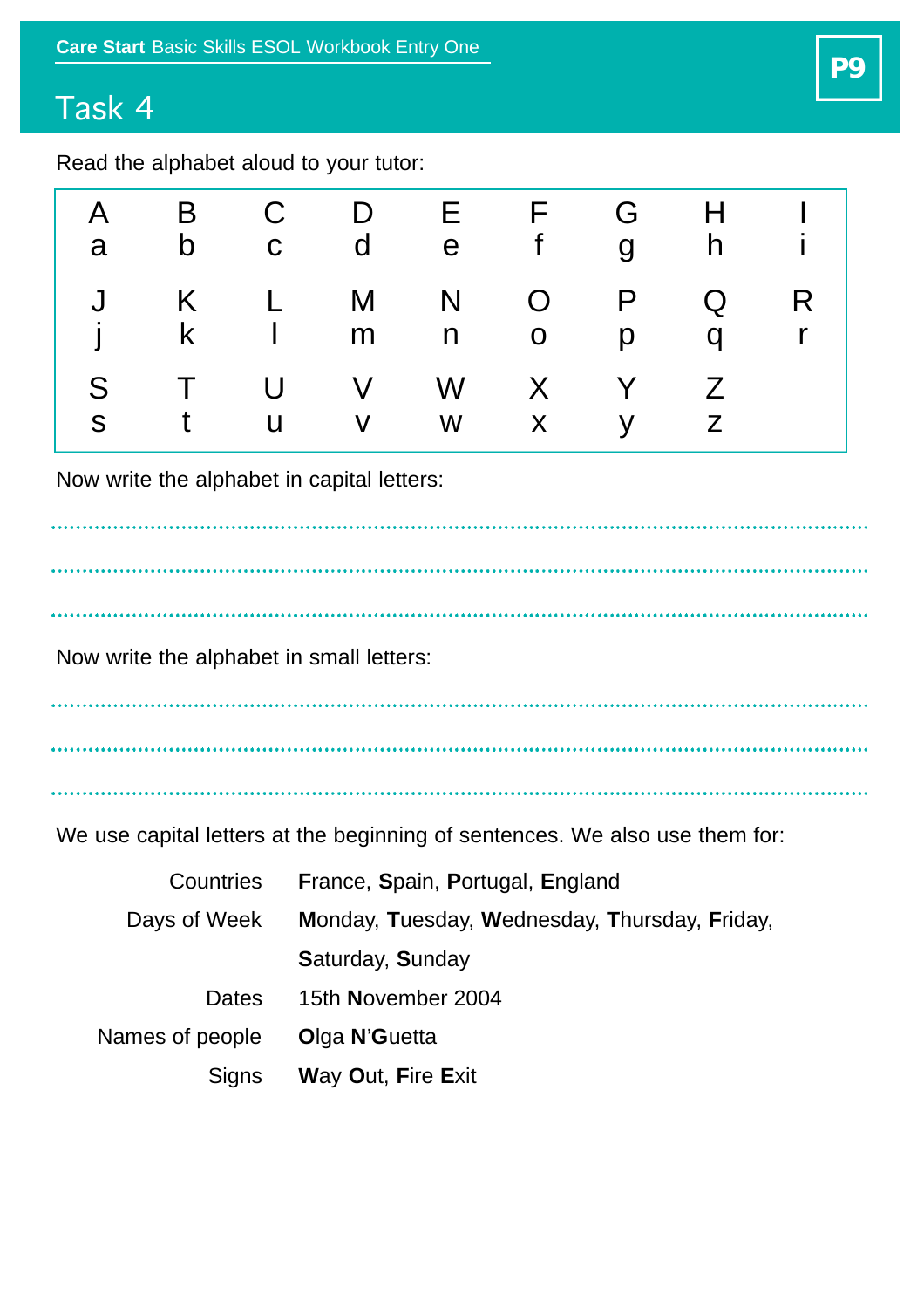**Monday** 

# **P10**

#### Task 4

Can you underline all the capital letters in the following words:

. . . . . . . . . . . . . . .

| For example: Ambulance |                  |                  |  |  |  |
|------------------------|------------------|------------------|--|--|--|
| Doctor                 | <b>EMERGENCY</b> | <b>Fire Exit</b> |  |  |  |
|                        |                  |                  |  |  |  |

Write where you are from in small letters:

Write the days of the week in upper and lower case letters. Remember that the days of the week all start with a capital letter.

| Rw/E1.2<br>Achieved<br>RW/E1.1 |
|--------------------------------|
|                                |
|                                |
|                                |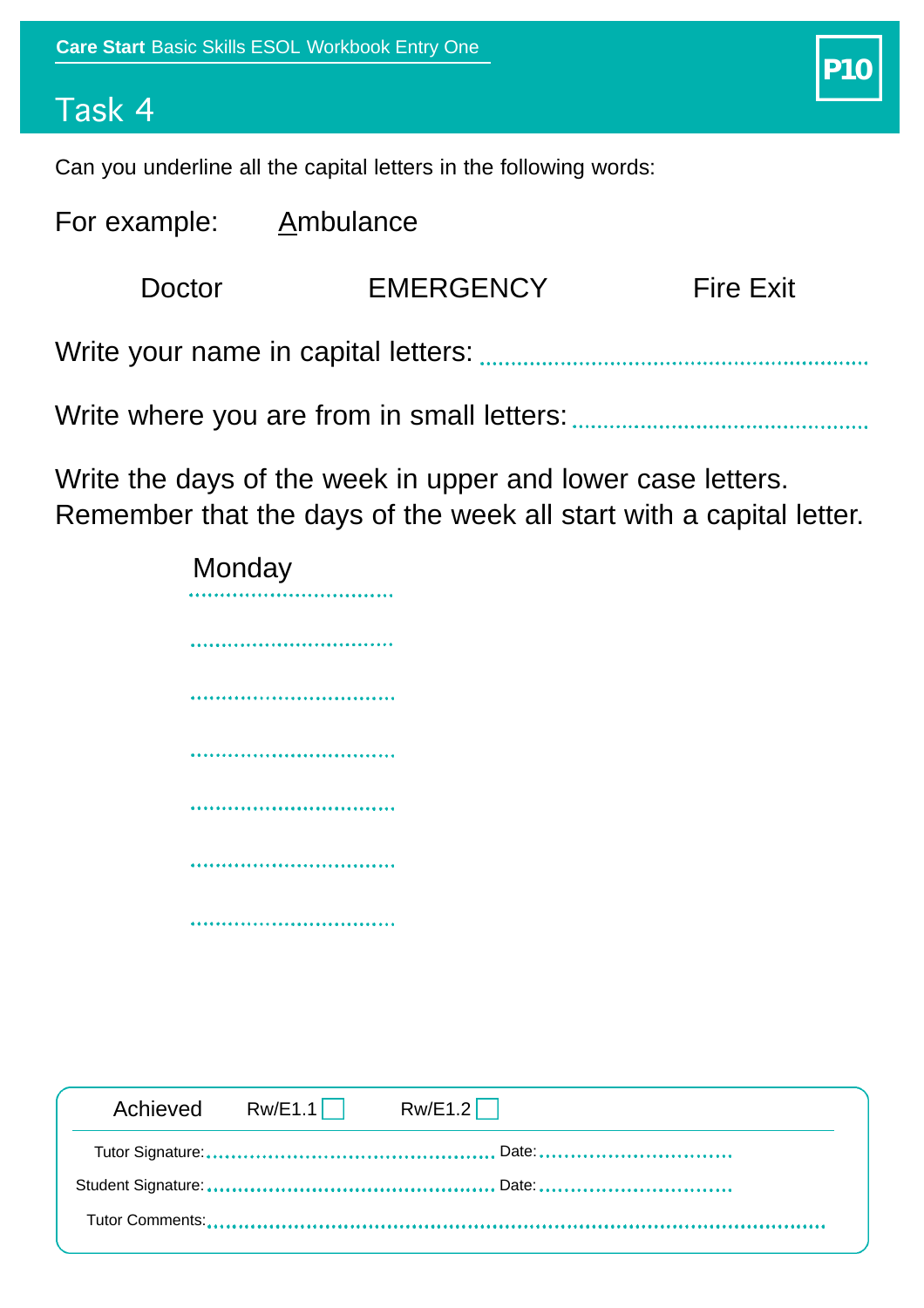Read the form below to your tutor:

| Please fill in the following details in capital letters: |
|----------------------------------------------------------|
| <b>FORM</b>                                              |
|                                                          |
|                                                          |
|                                                          |
|                                                          |
|                                                          |
|                                                          |
|                                                          |
| Nationality:  SPANISH.                                   |
| Male/Female: .MALE.                                      |

Put a circle around the **surname** 

| e.g. | <b>FORM</b>                |  |
|------|----------------------------|--|
|      | Surname:<br>Vaga           |  |
|      | First name: Carlos Antonio |  |
|      |                            |  |

**P11**

Put a circle around the **name**

Put a circle around the **nationality**

Put a circle around the **telephone number**

| Achieved | Wt/E1.1 $\vert$ $\vert$ | Ww/E1.1 |
|----------|-------------------------|---------|
|          |                         |         |
|          |                         |         |
|          |                         |         |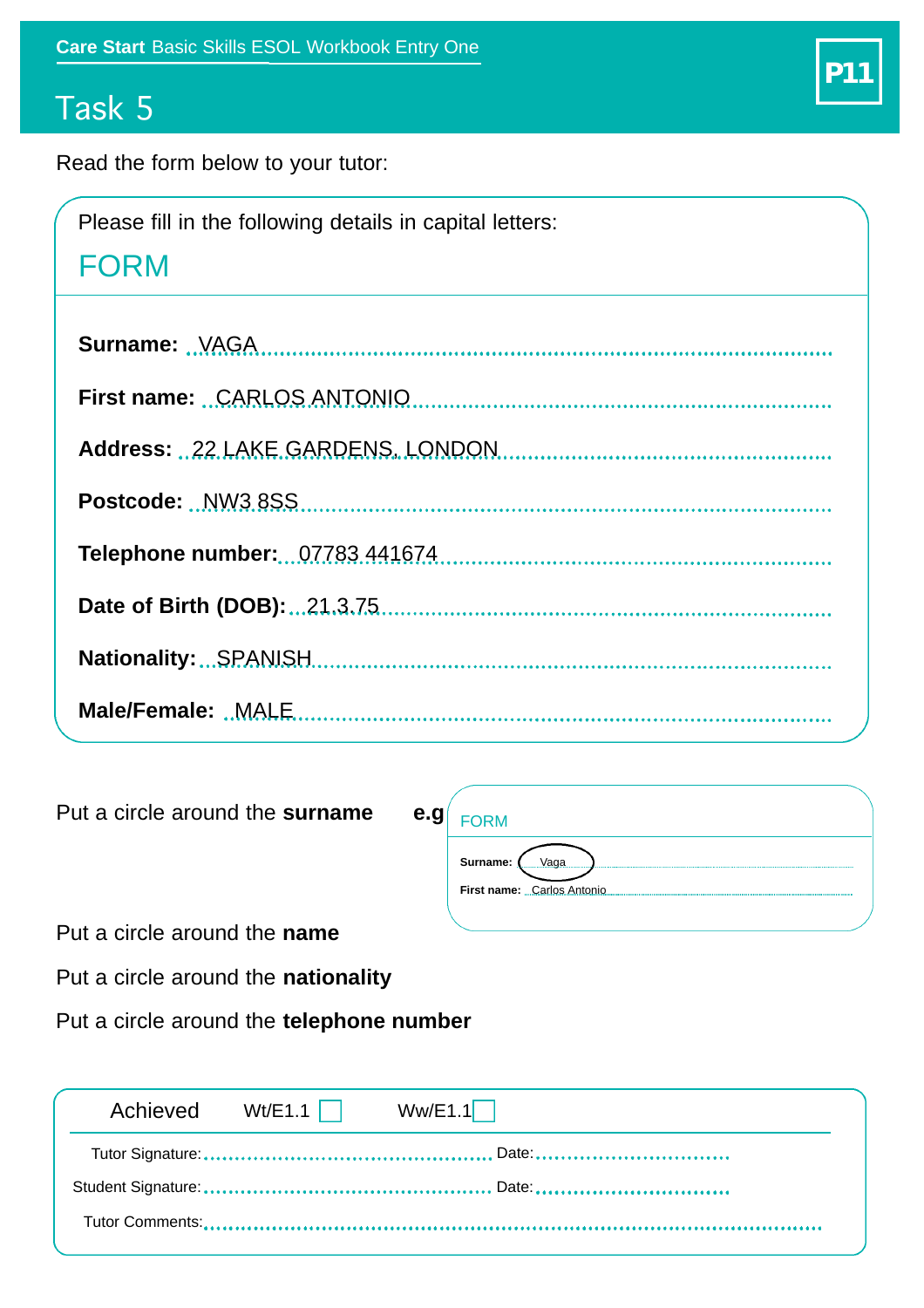Complete your details in the form below using capital letters:

| Please fill in the following details in capital letters:<br>FORM         |  |
|--------------------------------------------------------------------------|--|
|                                                                          |  |
|                                                                          |  |
|                                                                          |  |
|                                                                          |  |
|                                                                          |  |
|                                                                          |  |
| Nationality:                                                             |  |
|                                                                          |  |
| Complete your details in the forms below using upper/lower case letters: |  |
| Please fill in the following details in capital/small letters:           |  |
| <b>FORM</b>                                                              |  |
|                                                                          |  |

**P12**

| Achieved Wt/E1.1 | Ww/E1.1 | Ww/E1.2 |
|------------------|---------|---------|
|                  |         |         |
|                  |         |         |
|                  |         |         |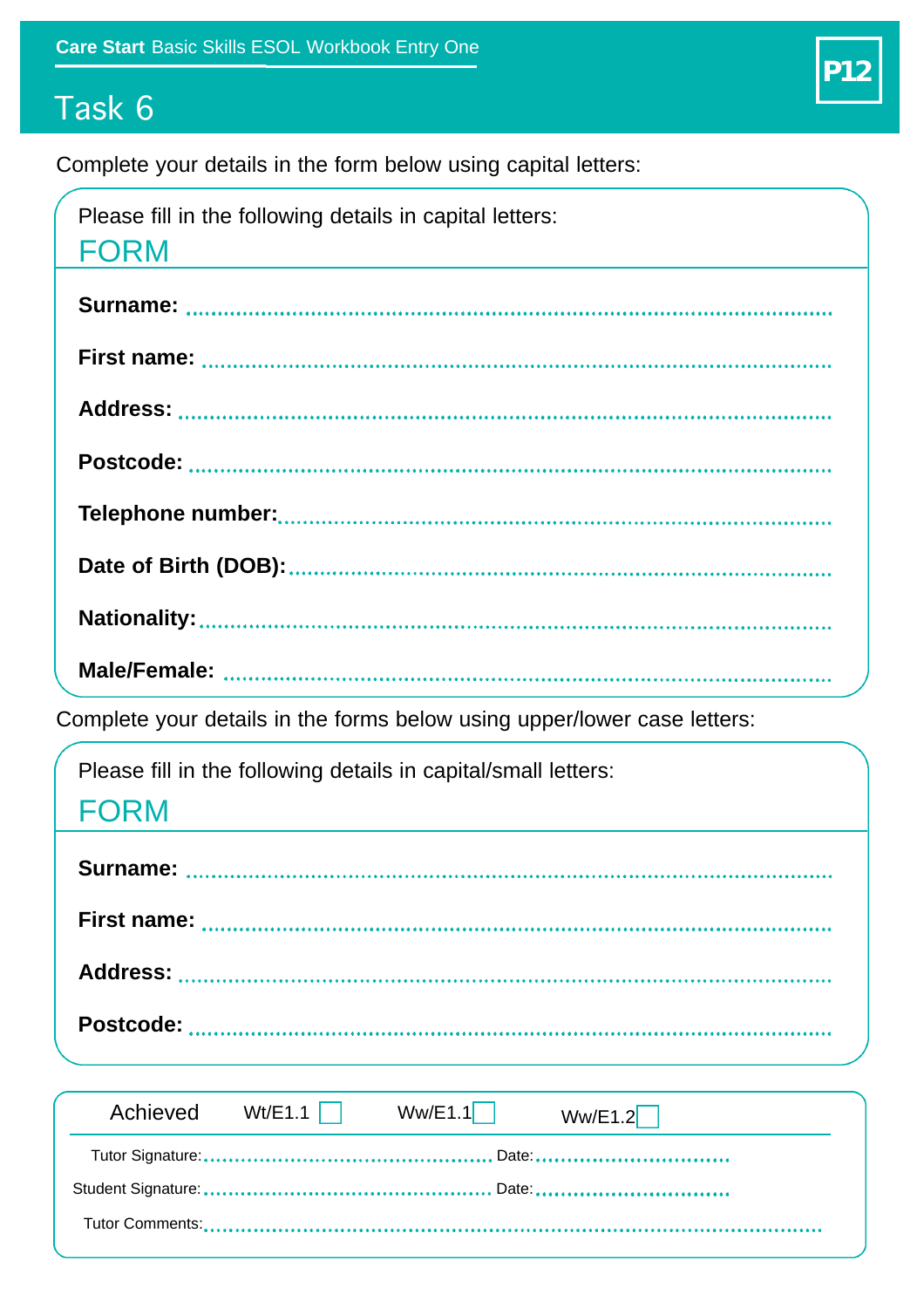Read the information below aloud to your tutor:

Mrs Jackson lives at 43 Tarlig Road.  $\Vert \Box \Vert$  She wakes up at



7am.  $\left(\begin{array}{c} \downarrow \end{array}\right)$  She is not able to have a shower  $\mathcal{M}$  so she

has a bed bath.



She must take two tablets before breakfast. She has

toast and orange juice for breakfast.  $\sqrt{2\pi}$  She does not like



 $\mathcal{A}$ 

tea or coffee.  $\overline{\mathbb{R}}$  At 11 o'clock the nurse visits her.

Can you write a sentence about each picture?

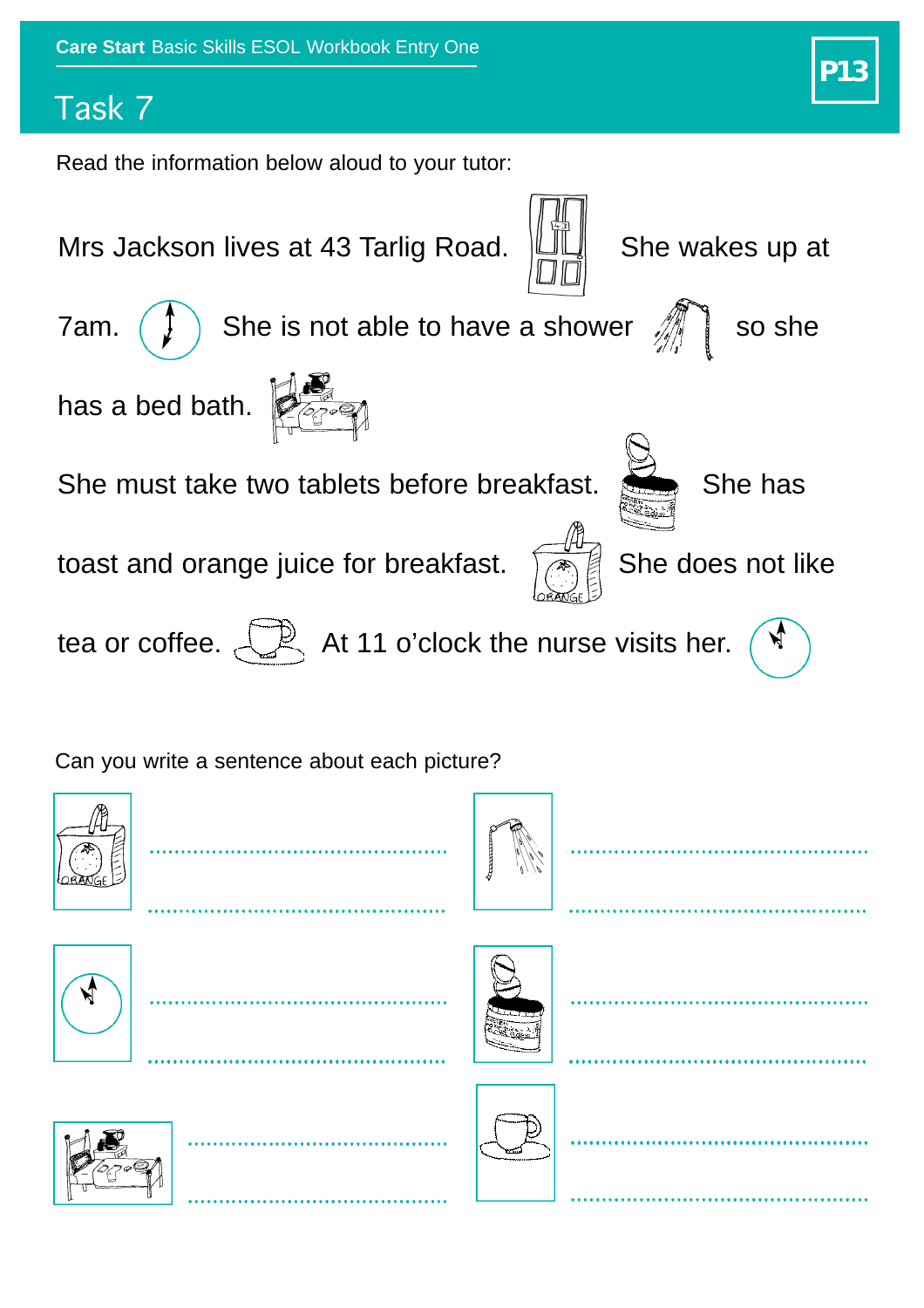## **P14**

### Task 7

Read the sentences below. Are they true or false?

Put a tick in the box for the correct answer:

| Mrs Jackson has two tablets after breakfast.            |
|---------------------------------------------------------|
| <b>True</b><br>False                                    |
| Mrs Jackson wakes up at 7 o'clock.                      |
| <b>True</b><br>False                                    |
| Mrs Jackson likes tea and coffee.                       |
| <b>True</b><br>False                                    |
| Mrs Jackson lives at 43 Tarlig Road.                    |
| <b>True</b><br>False                                    |
| Mrs Jackson has a shower every day.                     |
| <b>True</b><br>False                                    |
|                                                         |
| Achieved<br>WSE1.1 $\vert$<br>Rt/E1.1<br><b>Rt/E1.2</b> |
|                                                         |
|                                                         |
|                                                         |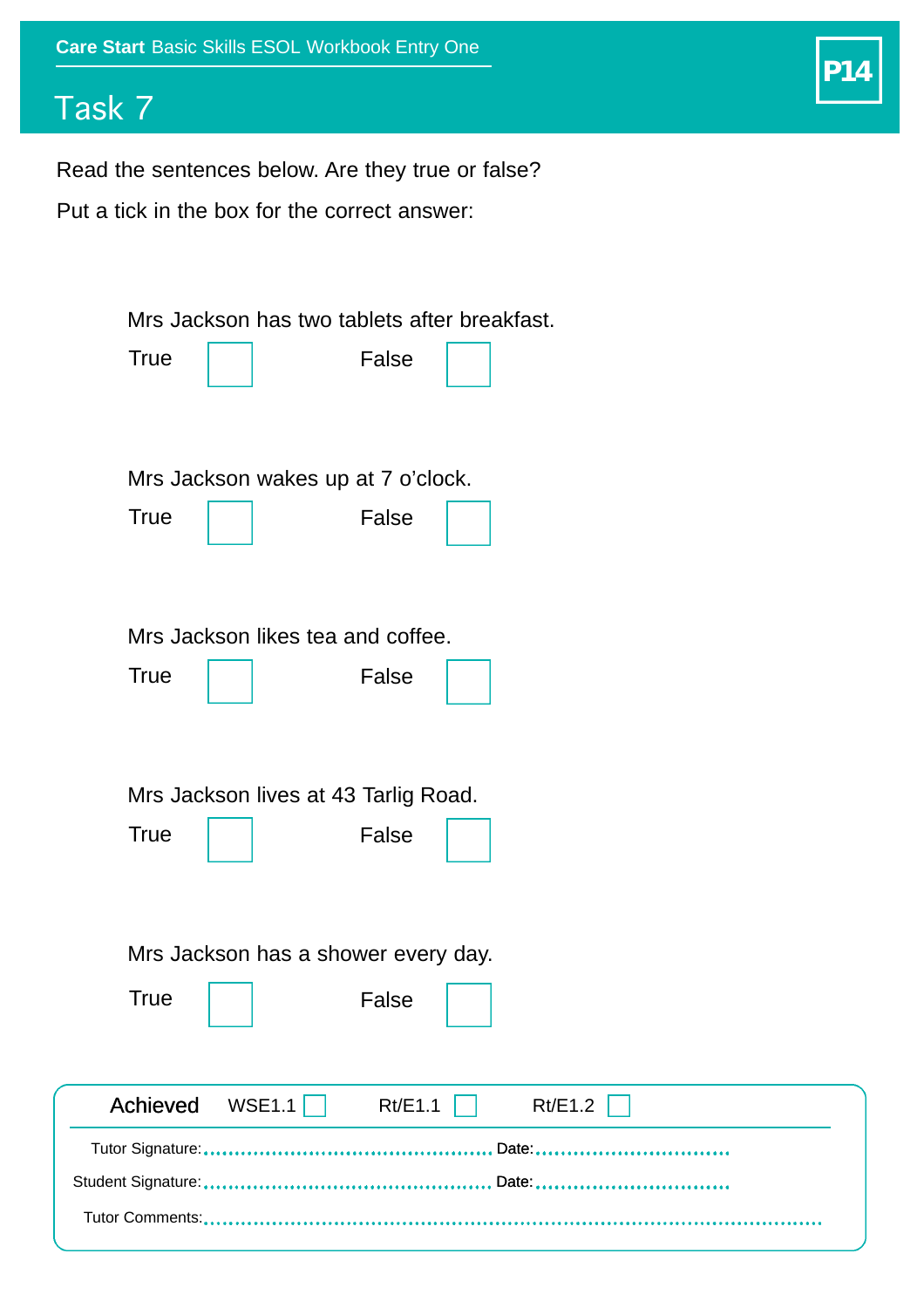

Can you write the times from the following list under the correct diagram? 3.00pm; 9.15am; 1.30am; 2.45am; 6.00pm; 11.15pm; 3.45am; 6.30pm; 5.55pm.

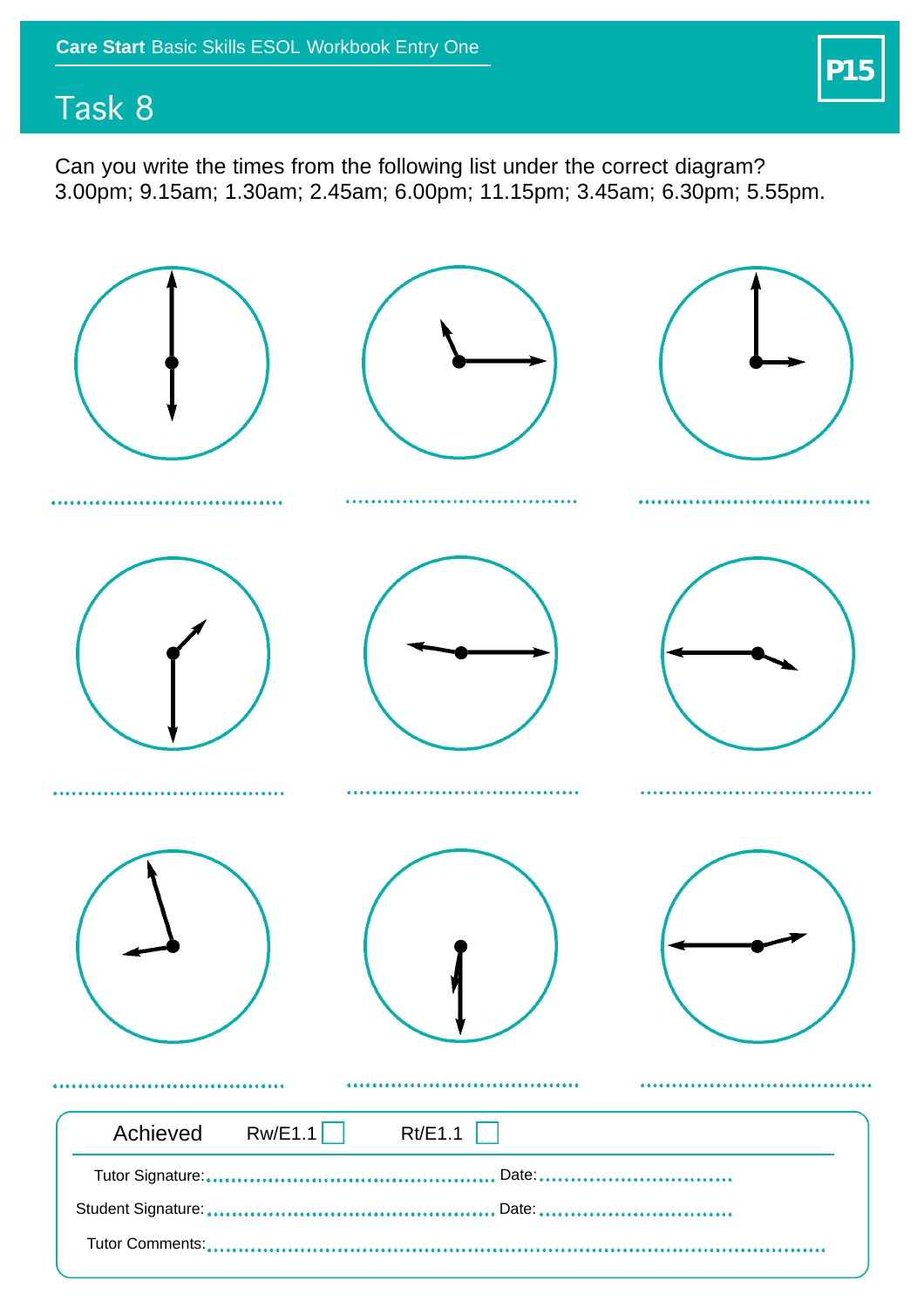

Put the sentences below in the correct order.

Make sure each sentence starts with a capital letter and ends with a full stop.







pjamas are these



for I an 999 call emergency



time is the past half four



| Achieved | Wt/E1.1 | Ws/E1.1 | Ws/E1.2 | Ws/E1.3 |
|----------|---------|---------|---------|---------|
|          |         |         |         |         |
|          |         |         |         |         |
|          |         |         |         |         |
|          |         |         |         |         |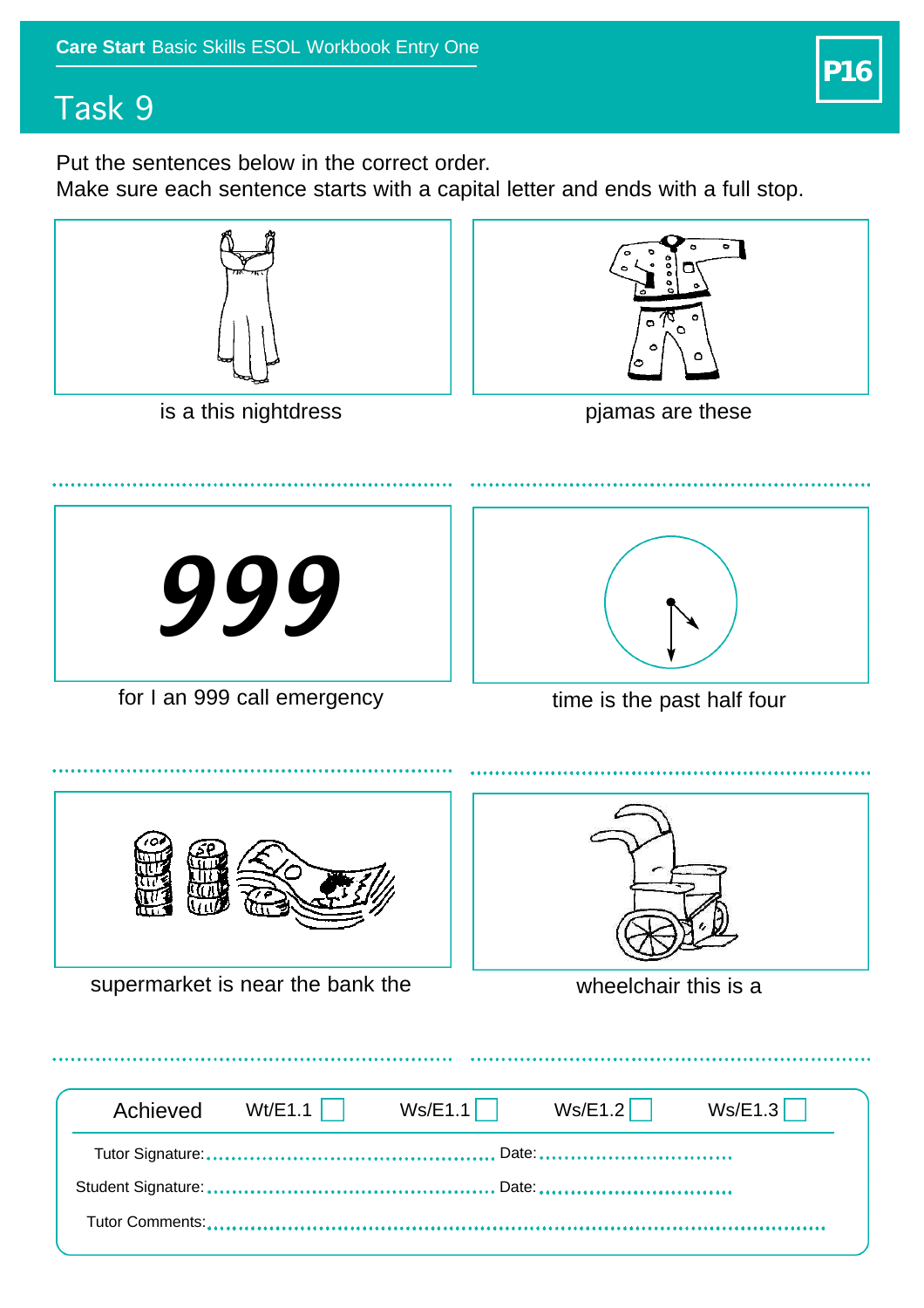Match the signs and symbols with their meanings:



**P17**

Match the words above to the symbols below:



Tutor Comments: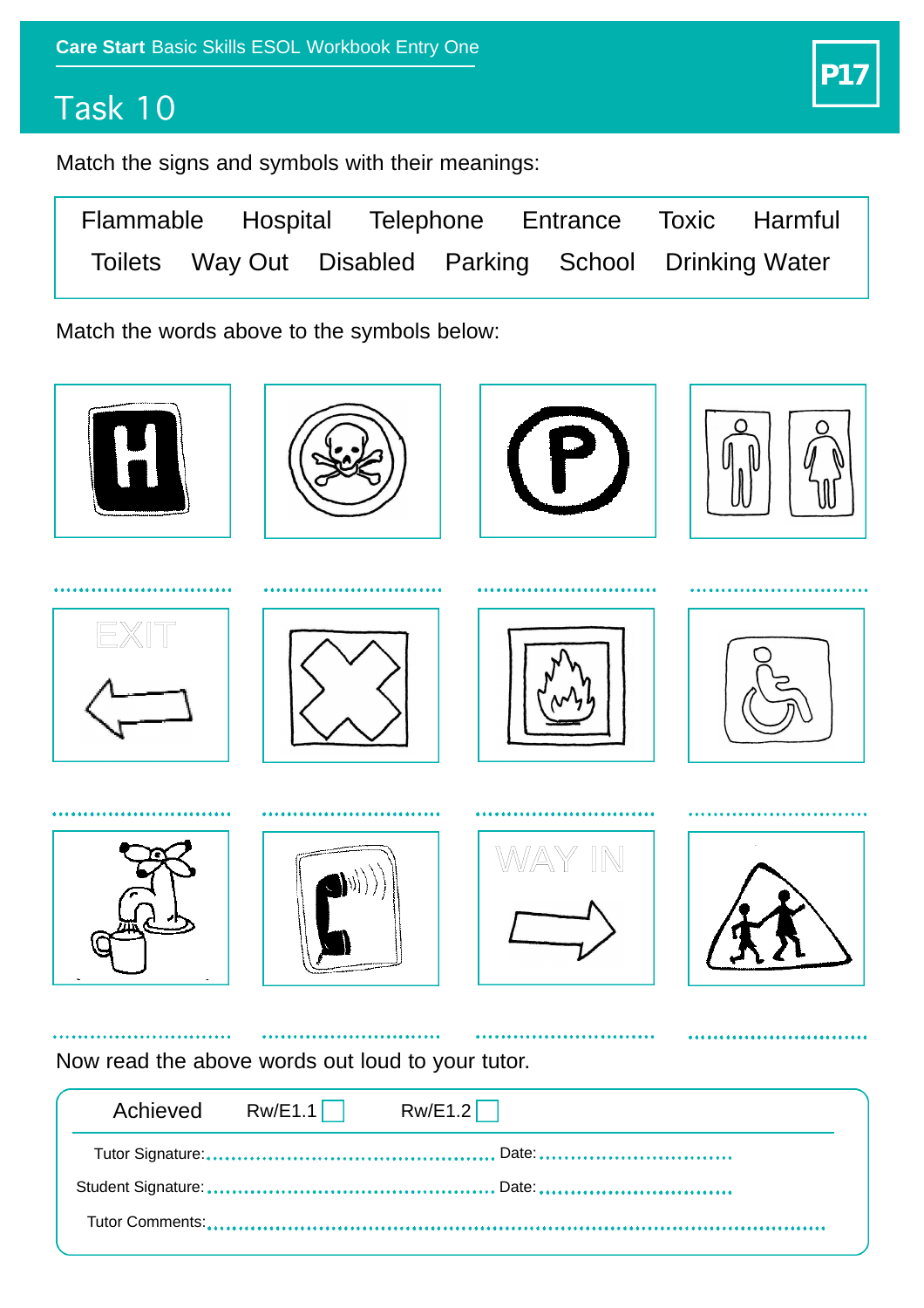#### Tutor Sheet ONLY-Task 11

Note to Tutor: This sheet is for Task 11, Page 19.

Read the passage aloud slowly to your students. Then read the questions aloud allowing a pause between each:

My name is Shona. I have to go to the supermarket today for Mr Peters. I have a shopping list. Mr Peters wants me to buy 4 bananas, 3 apples and 2 pears. He also needs some brown bread and some butter. He has given me £20 cash and I must keep the receipt for the shopping.

- **1** What is the name of the person speaking?
- **2** Where does she have to visit?
- **3** How many bananas must she buy?
- **4** How much money has Mr Peters given her?
- **5** How many apples must she buy?
- **6** Does she have to buy any oranges?
- **7** When does Shona have to go to the supermarket?
- **8** Does Mr Peters want white bread or brown bread?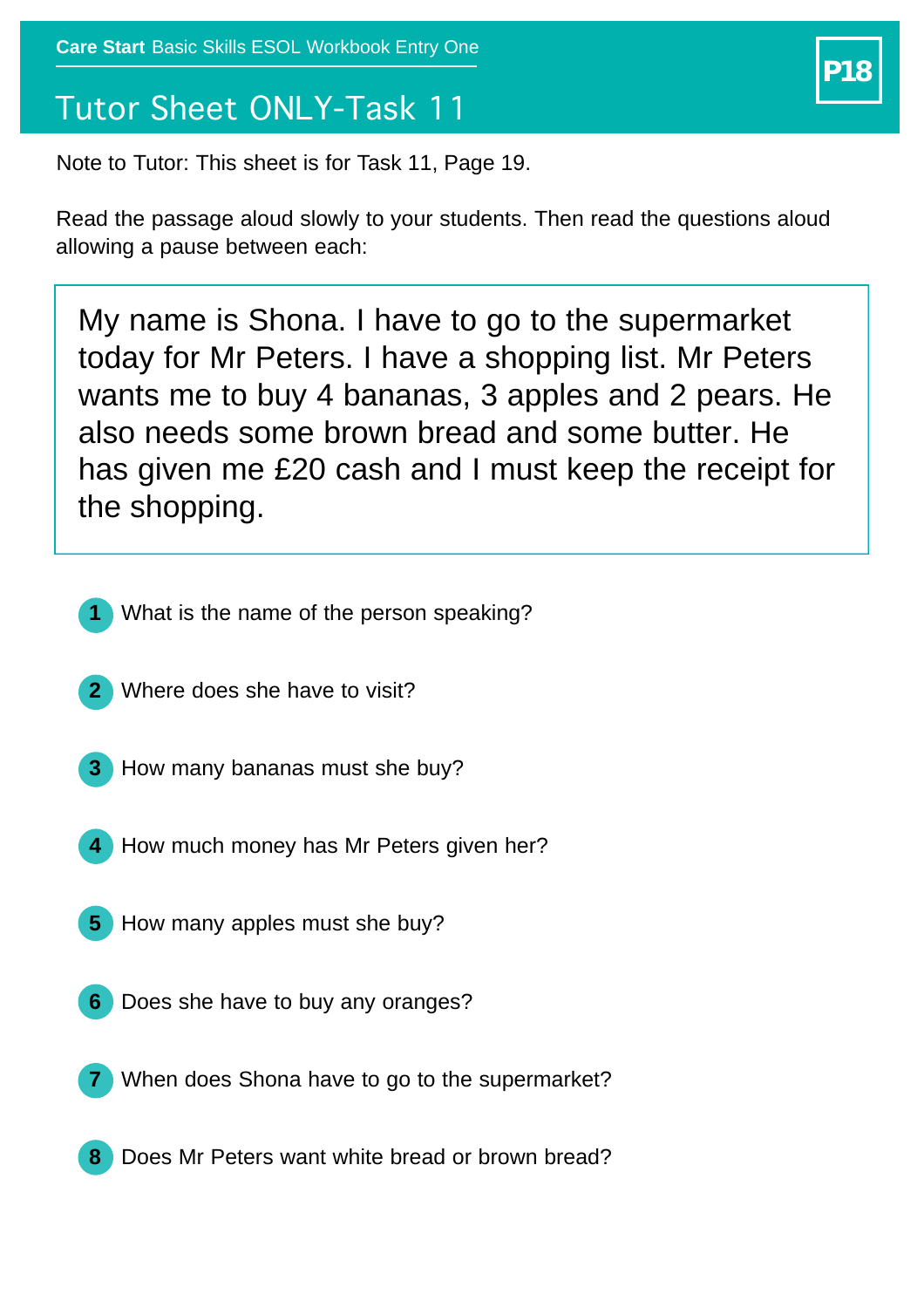## Student Sheet ONLY-Task 11

Listen to your tutor read the script for this task. Your tutor will then read out some questions, please listen and write down your answer:

Answer the following questions by circling the correct answer.

| Shona<br>Mr Peters           |
|------------------------------|
| <b>Market</b><br>Supermarket |
| 4                            |
| £15                          |
| 4                            |
| <b>No</b>                    |
| <b>Tomorrow</b>              |
| <b>Brown</b>                 |
|                              |
|                              |
|                              |
|                              |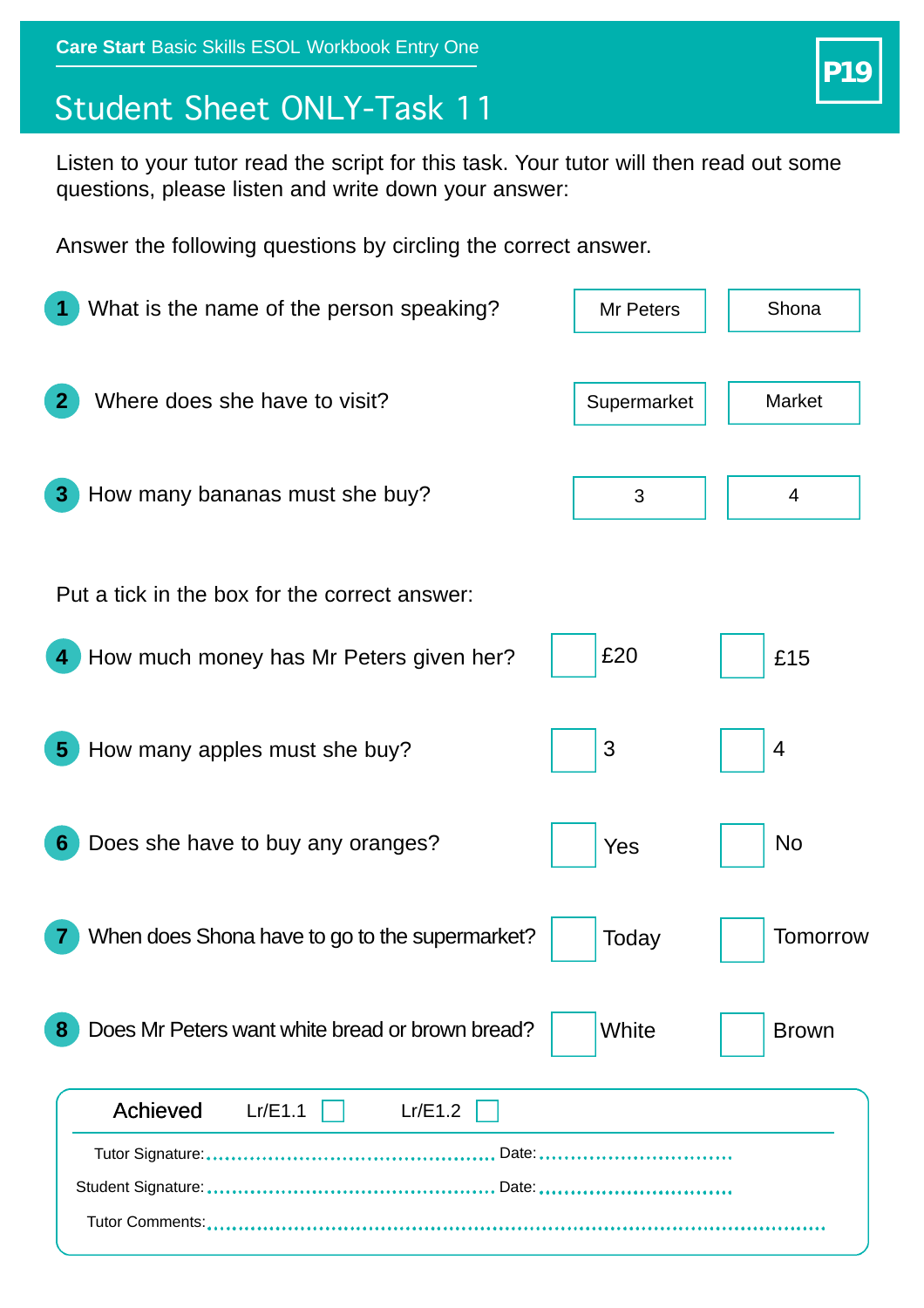### Tutor Sheet ONLY-Task 12

#### Note to Tutor:

Tutor, this sheet is to assess the student's ability to 'listen and respond' and 'speak to communicate' elements of the ESOL syllabus. On successful achievement of tasks this sheet can be included in the student's portfolio. Some of these situations will need to be role-played.

Ask your student the following questions, and fill in the student's name in the space provided:

|                             | pass me the prescription please.                 |
|-----------------------------|--------------------------------------------------|
|                             | please could you take 3 tablets from the bottle? |
|                             | please could you close the door?                 |
|                             | please pass me your report.                      |
|                             | <b>Tutor's Comments:</b>                         |
| What is your first name?    |                                                  |
| What is your surname?       |                                                  |
| How do you spell your name? |                                                  |
| Do you have any children?   |                                                  |
| Can you drive?              |                                                  |
| How do you travel to work?  |                                                  |
| Achieved<br>Lr/E1.3         | Sc/E1.3<br>Lr/E1.4<br>Sc/E1.4                    |
|                             |                                                  |
|                             |                                                  |
|                             |                                                  |

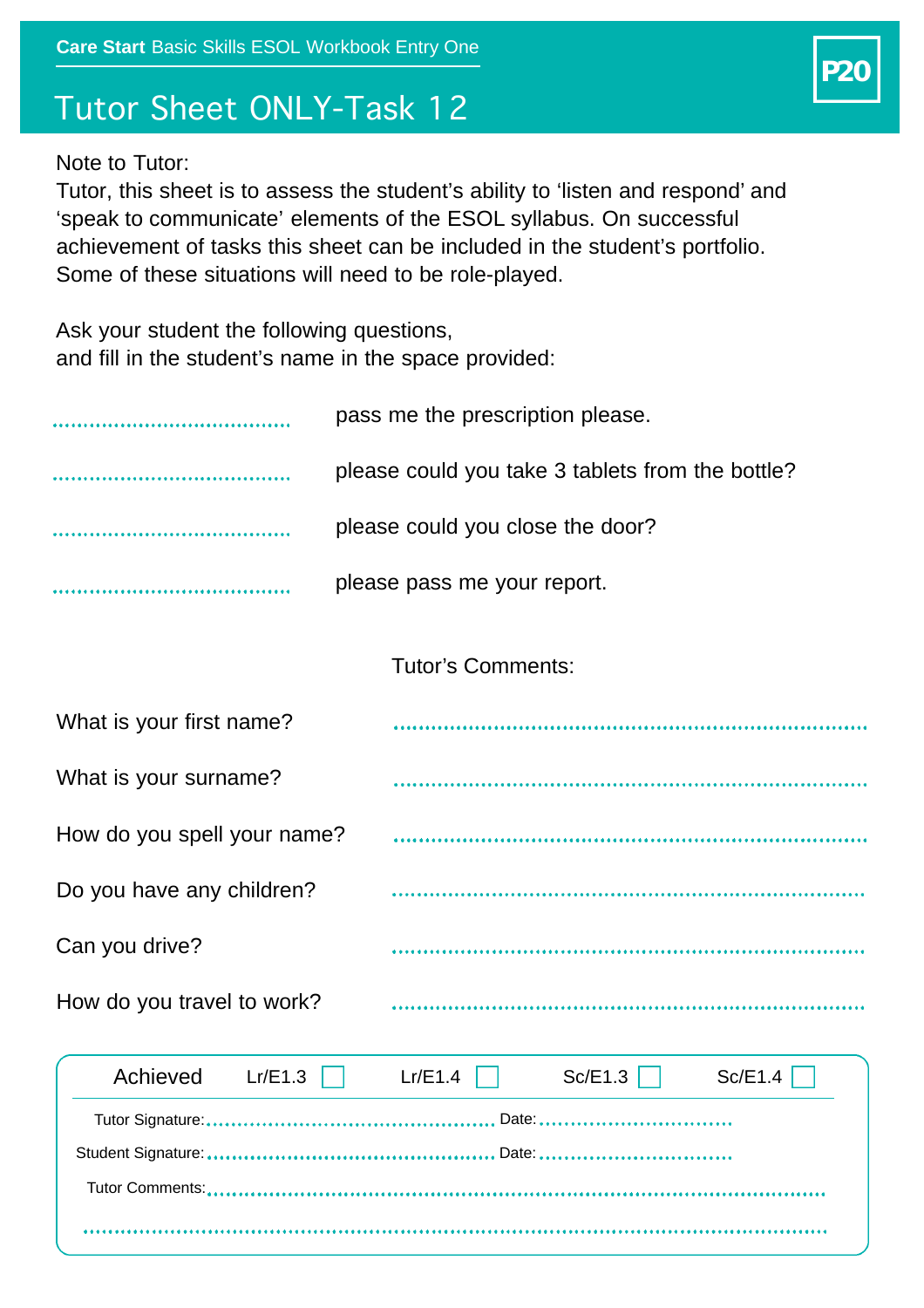# **P21**

#### Role play - Discussion

With a partner ask each other the questions below. Your tutor will listen to you:

- **1** Who is your manager?
- **2** What time do you start work?
- **3** How long have you worked here?
- **4** How do you travel to work?
- **5** What time is it?
- **6** What do you enjoy doing in your spare time?

Tutor's notes on student achievements of this task

| Achieved | Sc/E1.1 | Sc/E1.2<br>$\mathbf{1}$ | Sd/E1.1 | Lr/E1.5 |  |  |
|----------|---------|-------------------------|---------|---------|--|--|
| Date:    |         |                         |         |         |  |  |
|          |         |                         |         |         |  |  |
|          |         |                         |         |         |  |  |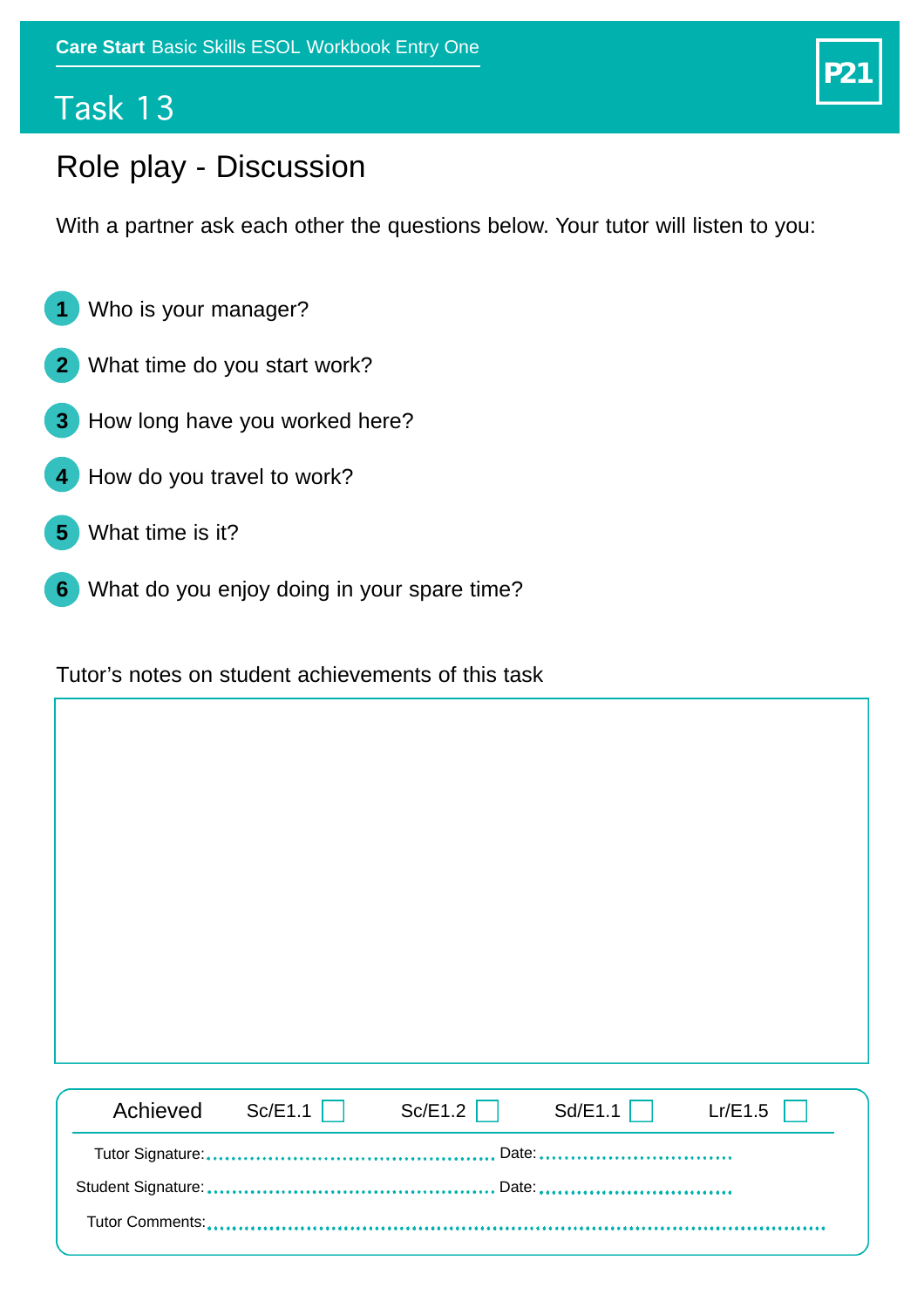## ESOL Criteria list for Entry One

#### Speaking and Listening

Listen and respond to spoken language, including simple narratives, statements, questions and single step instructions.

**P22**

Speak to communicate basic information, feelings and opinions on familiar topics.

Engage in discussion with another person in a familiar situation about familiar topics.

- Lr/E1.1 Listen for the gist of short explanations.
- Lr/E1.2 Listen for detail using key words to extract some specific information.
- Lr/E1.3 Follow single step instructions in a familiar context, asking for instructions to be repeated if necessary.
- Lr/E1.4 Listen and respond to requests for personal information.
- Sc/E1.1 Speak clearly to be heard and understood in simple exchanges.
- Sc/E1.2 Make requests using appropriate terms.
- Sc/E1.3 Ask questions to obtain specific information.
- Sc/E1.4 Make statements of fact clearly.
- Sd/E1.1 & Speak and listen in simple exchanges and in everyday contexts.

#### Reading

Lr/E1.5

Read and understand short texts with repeated language patterns on familiar topics.

Read and obtain information from common signs and symbols.

- Rt/E1.1 Follow a short narrative on a familiar topic or experience.
- Rt/E1.2 Recognise the different purposes of texts at this level.
- Rw/E1.1 Possess a limited, meaningful sight vocabulary of words, signs and symbols.
- Rw/E1.2 Decode simple, regular words.
- Rw/E1.3 Recognise the letters of the alphabet in both upper and lower case.

#### **Writing**

Write to communicate information to an intended audience.

- Wt/E1.1 Use written words and phrases to record or present information.
- Ws/E1.1 Construct a simple sentence.
- Ws/E1.2 Punctuate a simple sentence with a capital letter and a full stop.
- Ws/E1.3 Use a capital letter for personal pronoun 'I'
- Ww/E1.1 Spell correctly some personal key words and familiar words.
- Ww/E1.2 Write the letters of the alphabet using upper and lower case.